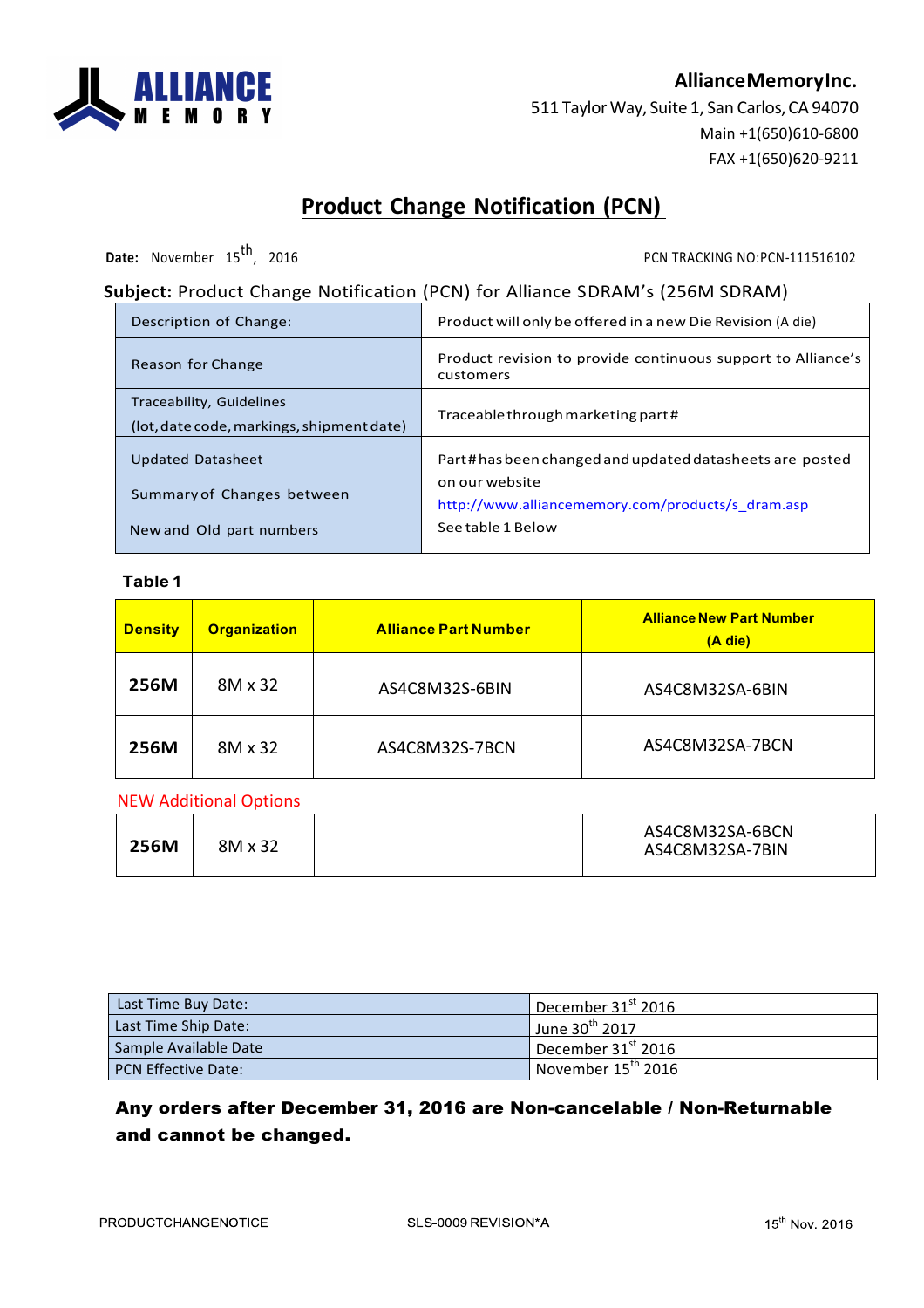

Dear Valued Customer:

This letter provides End–of–Life (EOL) notice of SDRAM products with an 256M density. These products will move to new 'A' die revision in Q1-2017.

The delivery deadline is June 30<sup>th</sup>, 2017 with last time buy (LTB) deadline on December 31<sup>st</sup>, 2016. Please note that the standard shipment dates will apply in general and extended delivery dates must be pre-arranged and accepted in writing by Alliance Memory Management.

Please see the below comparison between the current die rev and the new A die. Samples will be available on December 31st, 2016.

Please contact your local Alliance Memory representative if you have any questions regarding this information.

Yours sincerely,

 $\angle$ 

David Bagby President **Alliance Memory Inc.**